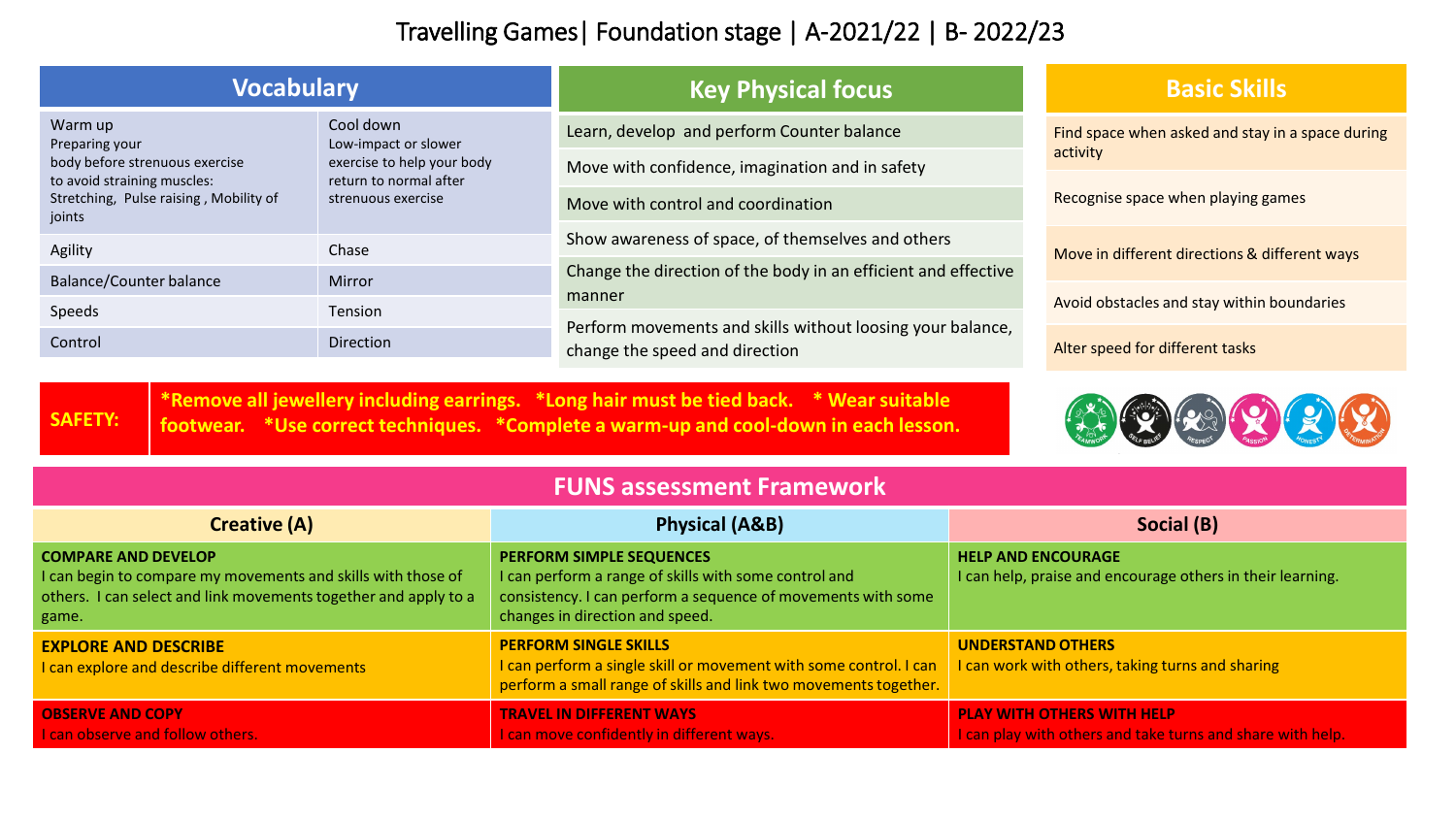|                | <b>Lesson Progression</b>                                                                                                                                                                                        |
|----------------|------------------------------------------------------------------------------------------------------------------------------------------------------------------------------------------------------------------|
|                | Real PE: Learn counter balances with a partner and develop control. Practice and improve – Focus on 'CREATIVE COG'                                                                                               |
| $\overline{2}$ | Real PE: Revisit counter balances. Compare with those of others and combine with your own. Select and link movements to combine<br>at least 2 different balances.<br>Introduce travelling – animals and balances |
| 3              | Explore different ways, sizes and use of travel.<br>Apply this in competitive situations.                                                                                                                        |
| 4              | Explore changing direction when travelling and introduce chasing skills.<br>Apply this to game situations.                                                                                                       |
| 5              | Explore and develop traveling at speed and use this to enhance chasing skills.<br>Apply this to game situations.                                                                                                 |
| 6              | Understand why effective traveling is important in invasion games.<br>Apply what you have learnt it this unit into invasion games.                                                                               |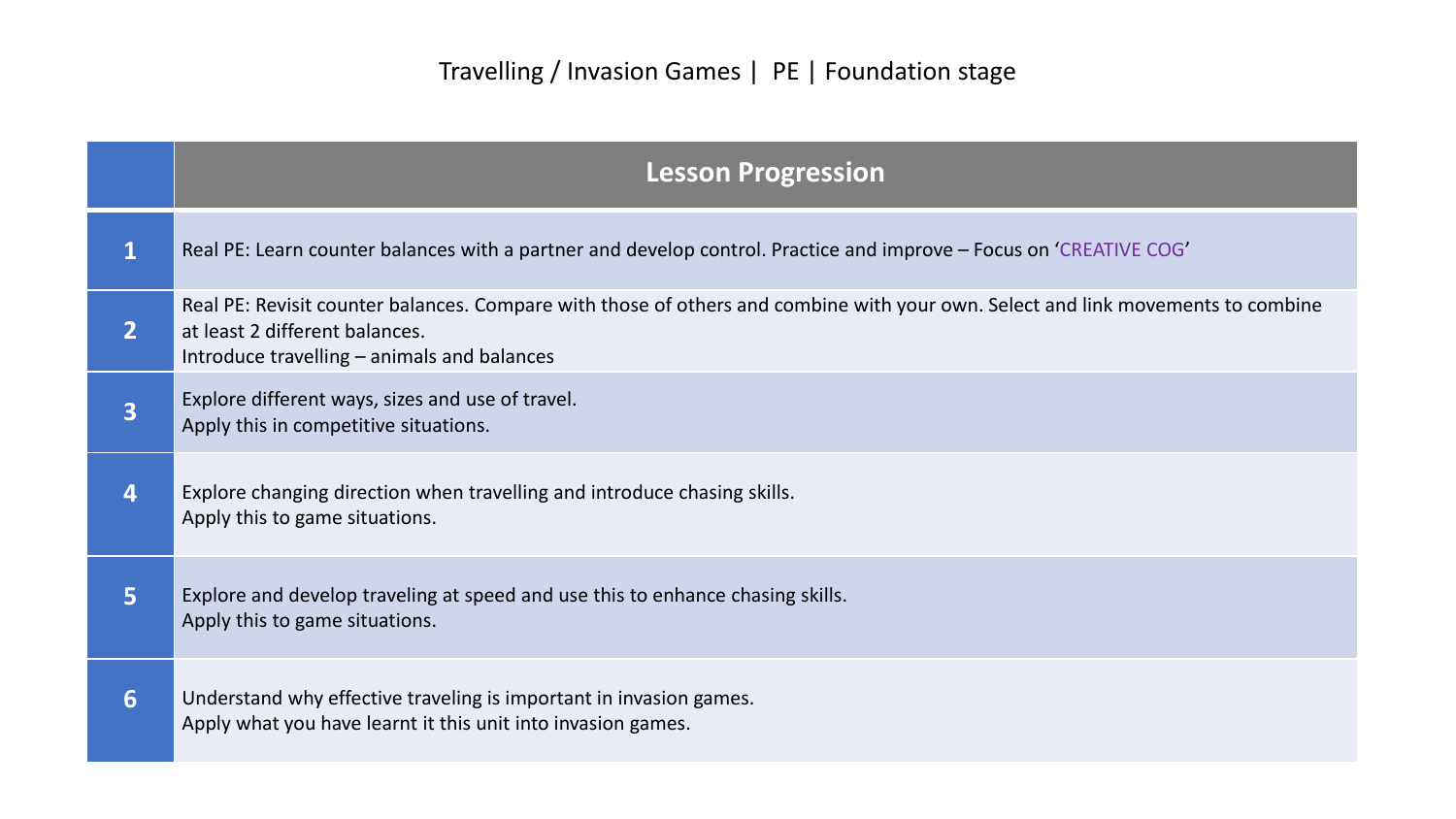## Travelling / Invasion Games| KS1 | A-2021/22 | B- 2022/23

| <b>Vocabulary</b>                                                                                                                               |                                                                                                                 | <b>Key Physical focus</b>                                                                             | <b>Basic Skills</b>                           |
|-------------------------------------------------------------------------------------------------------------------------------------------------|-----------------------------------------------------------------------------------------------------------------|-------------------------------------------------------------------------------------------------------|-----------------------------------------------|
| Warm up<br>Preparing your<br>body before strenuous exercis<br>e to avoid straining muscles:<br>Stretching, Pulse raising,<br>Mobility of joints | Cool down<br>Low-impact or slower<br>exercise to help your body<br>return to normal after<br>strenuous exercise | Learn, develop and perform Counter balance                                                            | Find space when asked and stay in a space     |
|                                                                                                                                                 |                                                                                                                 | Move with confidence, imagination and in safety                                                       | during activity                               |
|                                                                                                                                                 |                                                                                                                 | Move with control and coordination                                                                    | Recognise space when playing games            |
| Agility                                                                                                                                         | Chase                                                                                                           | Show awareness of space, of themselves and others                                                     | Move in different directions & different ways |
| <b>Balance/Counter balance</b>                                                                                                                  | <b>Mirror</b>                                                                                                   | Change the direction of the body in an efficient and effective manner                                 | Avoid obstacles and stay within boundaries    |
| Speeds                                                                                                                                          | Tension                                                                                                         | Perform movements and skills without loosing your balance, change<br>the speed and direction you move |                                               |
| Control                                                                                                                                         | <b>Direction</b>                                                                                                |                                                                                                       | Alter speed for different tasks               |



**SAFETY: \*Remove all jewellery including earrings. \*Long hair must be tied back. \* Wear suitable footwear. \*Use correct techniques. \*Complete a warm-up and cool-down in each lesson.**

| <b>FUNS assessment Framework</b>                                                                                                                     |                                                                                                                                                                                             |                                                                                                                                                                                                              |
|------------------------------------------------------------------------------------------------------------------------------------------------------|---------------------------------------------------------------------------------------------------------------------------------------------------------------------------------------------|--------------------------------------------------------------------------------------------------------------------------------------------------------------------------------------------------------------|
| <b>Creative (A)</b>                                                                                                                                  | <b>Physical (A&amp;B)</b>                                                                                                                                                                   | <b>Cognitive (B)</b>                                                                                                                                                                                         |
| <b>RECOGNISE AND RESPOND</b><br>I can make up my own rules and versions of activities. I can<br>recognise similarities and differences in movements. | <b>PERFORM WITH CONTROL</b><br>I can select and apply a range of skills with good control and<br>consistency                                                                                | <b>DESCRIBE HOW TO IMPROVE</b><br>Understand ways (criteria) to judge performance and identify<br>specific parts to continue to work upon. Use awareness of space<br>and others to make good decisions       |
| <b>COMPARE AND DEVELOP</b><br>I can begin to compare my movements and skills with those of<br>others. I can select and like movement together        | <b>PERFORM SIMPLE SEQUENCES</b><br>I can perform a range of skills with some control and<br>consistency. I can perform a sequence of movements with some<br>changes in direction and speed. | <b>EXPLAIN WHY</b><br>I can explain what I am doing well and I have begun to identify<br>areas for improvement                                                                                               |
| <b>EXPLORE AND DESCRIBE</b><br>I can explore and describe different movements                                                                        | <b>PERFORM SINGLE SKILLS</b><br>I can perform a single skill or movement with some control. I<br>can perform a small rang of skills and link two movements<br>together                      | <b>RECOGNISE AND ORDER</b><br>I can begin to order instructions, movements and skills. With<br>help, I can recognise similarities and differences in performance<br>and explain why someone is working well. |